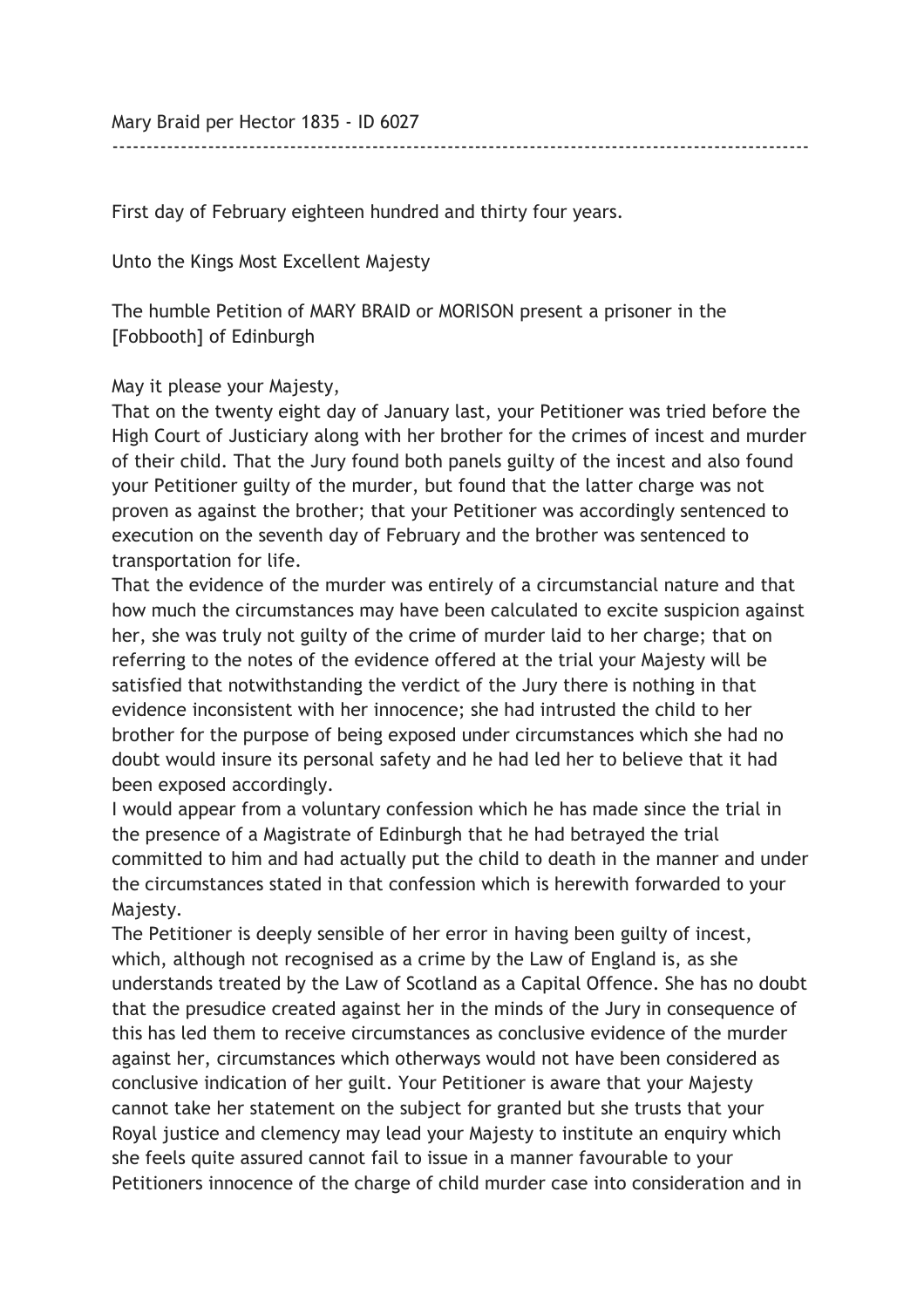the exercise of your Royal Perogative of mercy to commute her sentence to transportation ot to such other punishment as to your Majesty may seem meet for the crime of incest of which she had been guilty . And your Petitioner will ever pray Mary Morison (her mark)

------------------------------------------------------------------------------------------------------ ------------------------------------------------------------------------------------------------------ -------------

We the undersigned inhabitants of the Parish of Libberton where MARY BRAIN or MORISON has resided for many years do humbly implore your Majesty to order an investigation into the circumstances set forth in the above Petition on the result of such enquiry being made known to your Majesty to extent your Royal clemency to the said MARY BRAID or MORISON in such way as to your Majesty shall seem just. And your Petitioners will ever pray.

A Carricken Job Johnster D Andrews John Laing Willy Torrence Robert Dale And another 146 signatures ------------------------------------------------------------------------------------------------------ ------------------------------------------------------------------------------------------------------ ----------

Edinburgh 3rd February 1834

My Lord

I have the honour to transmit herewith a petition to the King from MARY BRIAD or MORISON who was sentence by the High Court of Justiciary in Scotland on the twenty eight Ultimo. to be executed at Edinburgh on the Monday seventh instant praying for commutation of said sentence, together with an application from the inhabitants of the Parish of Libberton in which the Petitioner was born and resided to the same effect, which I have to request your Lordship will lay before His Majesty.

I have the honour to be My Lord Most obedient and very humble servant John Murray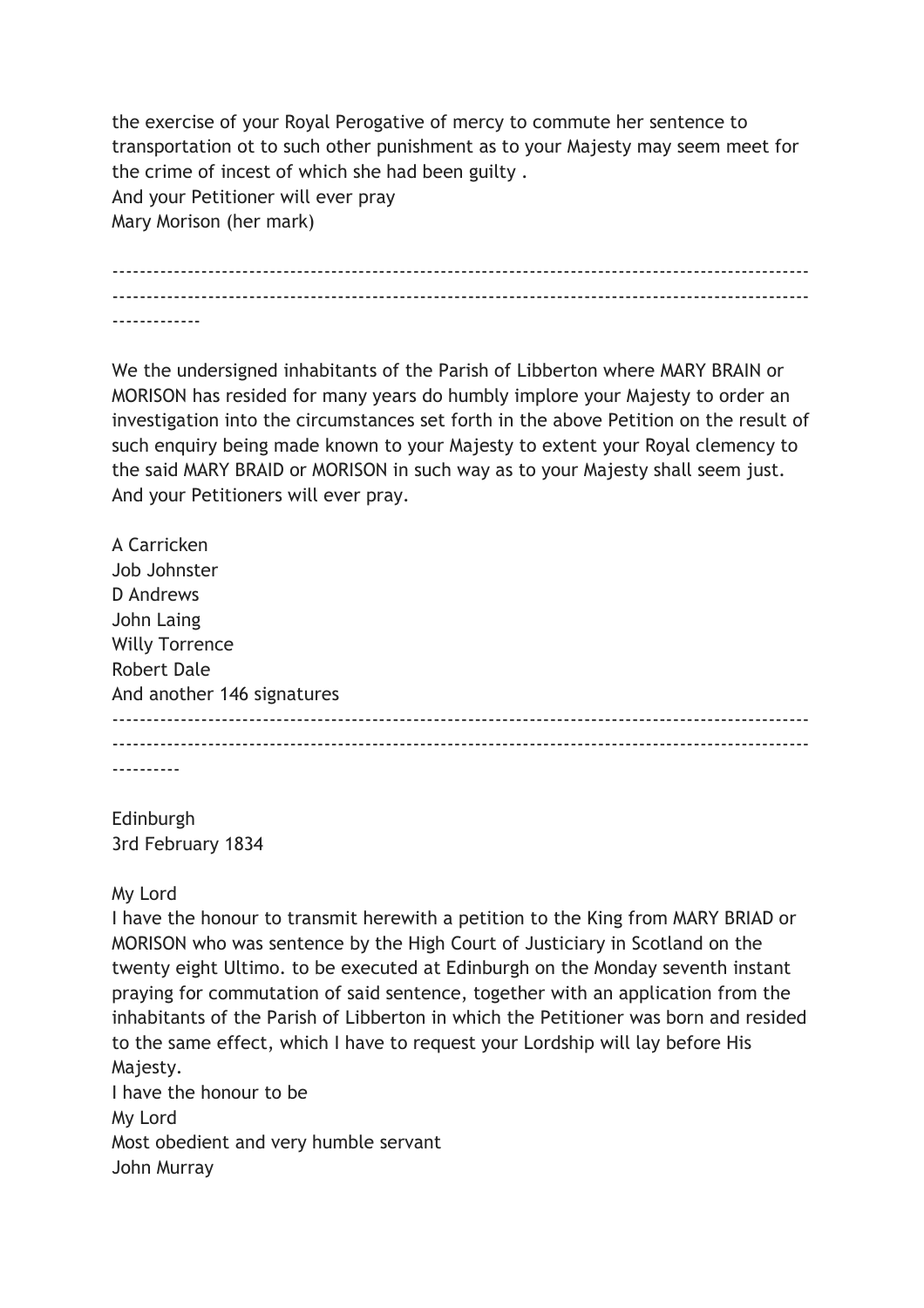To The Right Honourable Lord Viscount Melbourne One of His Majesty's Principle Secretary's of State for the Home Department **Whitehall** London

------------------------------------------------------------------------------------------------------ ------------------------------------------------------------------------------------------------------ ---

Stenhouse by Libberton 10th February 1834

My Lord

Understanding from Mr Murray writer to the Signet who transmitted to your Lordship on Tuesday last a petition from MARY BRAID or MORISON for commutation of sentence of death to be presented to His Majesty that no answer has been received by this days post and taking an interest in the fate of this unfortunate person I humbly presume to request your Lordship will be pleased in course of Post to inform of the determination of His Majesty by the prayers of the Petition and recommendation of the inhabitants of the Parish of Libberton.

I have the honour to be My Lord Your Lordships most obedient and very humble servant Gilbert Peacock

To The Right Honourable Lord Viscount Melbourne London ------------------------------------------------------------------------------------------------------ ------------------------------------------------------------------------------------------------------ -------

Report from Lord Meadowbank to Lord Justice Clerk

13 Royal Circus 9th February 1834

My Lord According to your Lordships desire I have examined the Petition presented to His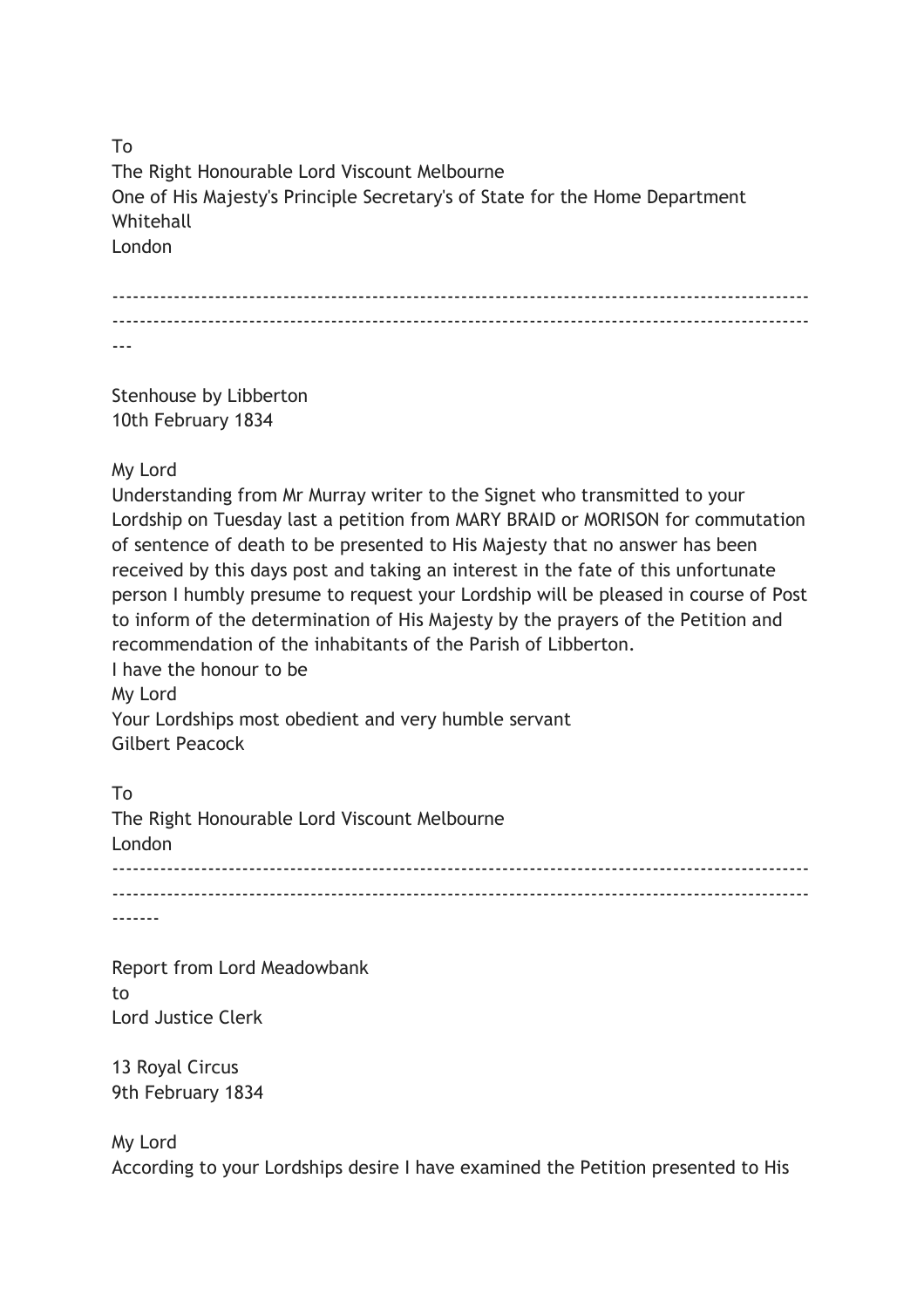Majesty in behalf of MARGARET BRAID (?) or MORRISON lately convicted in the High Court of Justiciary of the crimes of Incest and Murder, together with the documents therein referred to; and I have now the honour of stating to your Lordship that after considering the same and referring to the notes which I took as Presiding Judge the Lord Justice Clerk for the trial, I am satisfied that there is nothing in the confession of THOMAS BRAID inconsistent with the evidence which was then laid before the Jury. I have no doubt that the verdict of the Jury finding the said MARGARET BRAID guilty of the murder was mainly rested upon the fact which was clearly established that she had been seen leaving her own house on a certain evening about eight o'clock taking the child along with her, that she returned home about ten the same evening without the child, and that the child was afterwards found in the Union Canal with a rope having a stone appended to it about its neck which appeard had been taken from the apartment in which she herself lived and that being questioned to what had been done with the child she gave inconsistent account which were either proved to be false or utterly unconfirmed by evidence. And it is my duty toi state to your Lordship that it was the opinion of the Court that the verdict of the Jury was well founded and entirely independent of any prejudices arising from the proof of the Incest of which the prisoner was also convicted.

On the other hand, the acquittal of the prisoner THOMAS BRAID was the necessary consequence of the total absence of all proof of his having been brought into communication with either the mother or the child after five o'clock of that evening on which it had been seen alive at eight, and altho' from the contradicting and even false statements given in his declaration and various circumstances calculated to create strong suspicion of his being not only art and part but even the chief instigator and in probability the actual perpetrator of the murder, I found it my duty to state to the Jury with the approbation og my brethren as I afterwards learned that it would not be safe for them on such grounds to find the prisoners guilty. In this opinion it appeared the Jury concurred and a verdict of not proven as to the prisoner THOMAS BRAID was the result.

In these circumstances I see no reason for suspecting that the confession made by the prisoner THOMAS BRAID is unfounded and made solely with the view of saving his sister from undergoing the sentence of death which has been pronounced against her, and I have the satisfaction of being able to aquaint your Lordship that in this view I am confirmed by the opinion of Lord Moncreiff who sat upon the trail along with me. It will therefore remain with His Majesty's advisers to determine whether or not it is expedient under all the circumstances of the case to accede to the prayers of the prisoner's Petition and to communicate the sentence of death to that of transportation for life. In my own humble opinion and in that to Lord Moncreiff concur, it would be more consistent with the ends of problem justice of assuming the confession of THOMAS BRAID to be true, the punishment of both culprits were to be the same.

I have the honour to be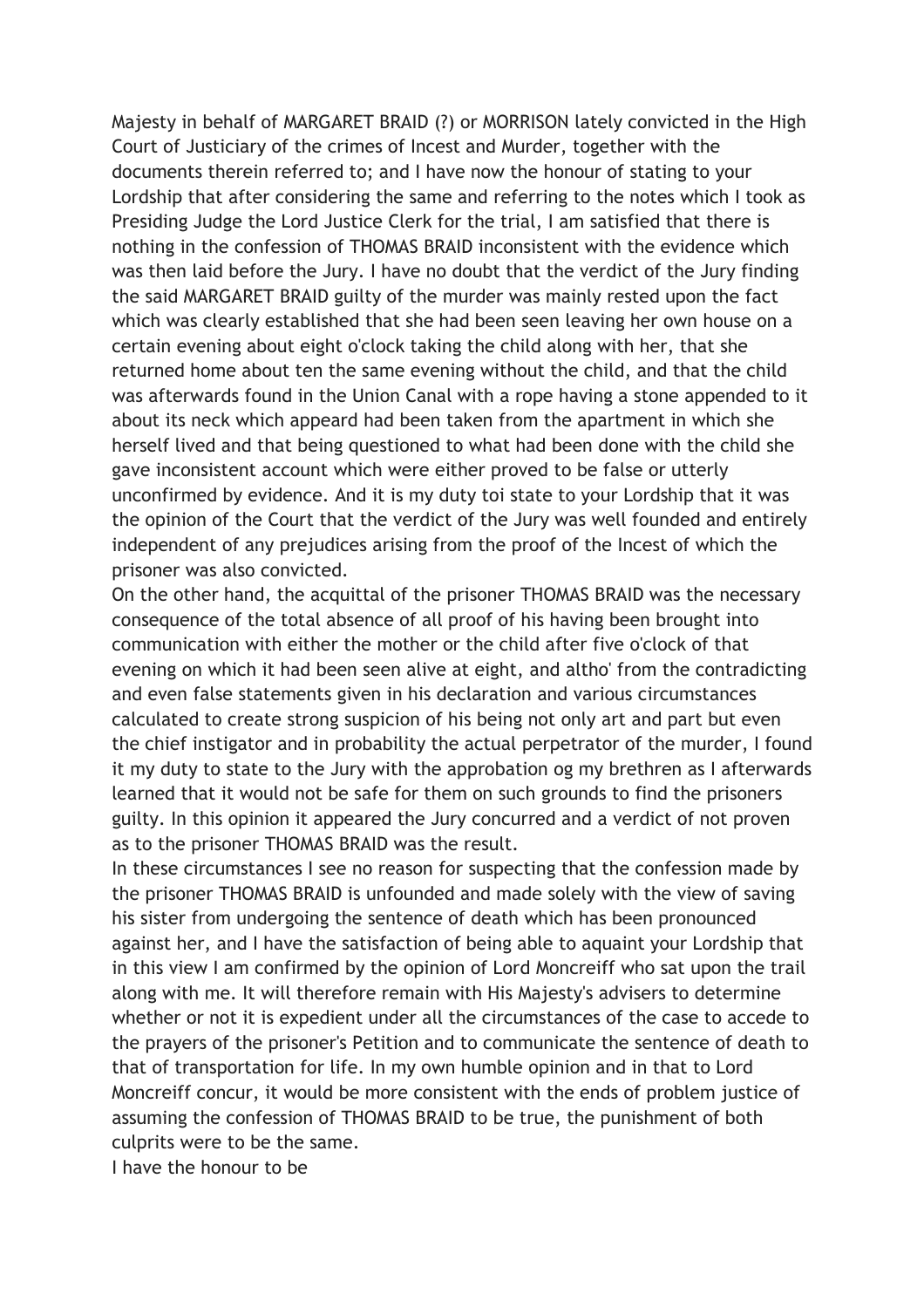My Lord Your Lordship's Most humble and obedient servant  $\lceil$   $\rceil$ The Lord Justice Clerk ------------------------------------------------------------------------------------------------------ ------------------------------------------------------------------------------------------------------ --------

Edinburgh 14th February 1834

My Lord,

I have the honour to acknowledge the receipt of your Lordships letter of the 12th instant in answer to one from me to your Lordship of the 9th acquainting me, that you had also received from the Lord Justice Clerk a report upon the case of MARY BAIRD or MORISON a convict under sentence of death in the gaol of this city and that under all the circumstances your Lordship had thought it right to advise His Majesty to grant the prisoner a Pardon on condition of transportation for life. I have the honour to be My Lord Your Lordships most obedient humble servant James Spillal Lord Provost ------------------------------------------------------------------------------------------------------ ------------------------------------------------------------------------------------------------------ -------

Edinburgh Jail 10th April 1834

## My Lord,

I humbly beg leave to trespass on your Lordships time under the following circumstances. I am confined in the gaol under a sentence of transportation - am a widow and have an only child a daughter (Mary) now about eleven years old who it is the wish of her myself and relations may accompany me in testimony of which she had subscribed this Petition along with me. I thrust therefore that your Lordship will be pleased to sign the necessary order for allowing the girl to go out with me. She has no one in this country that can support her, by granting (By transcriber: The letter ends abruptly )

------------------------------------------------------------------------------------------------------ ------------------------------------------------------------------------------------------------------ ------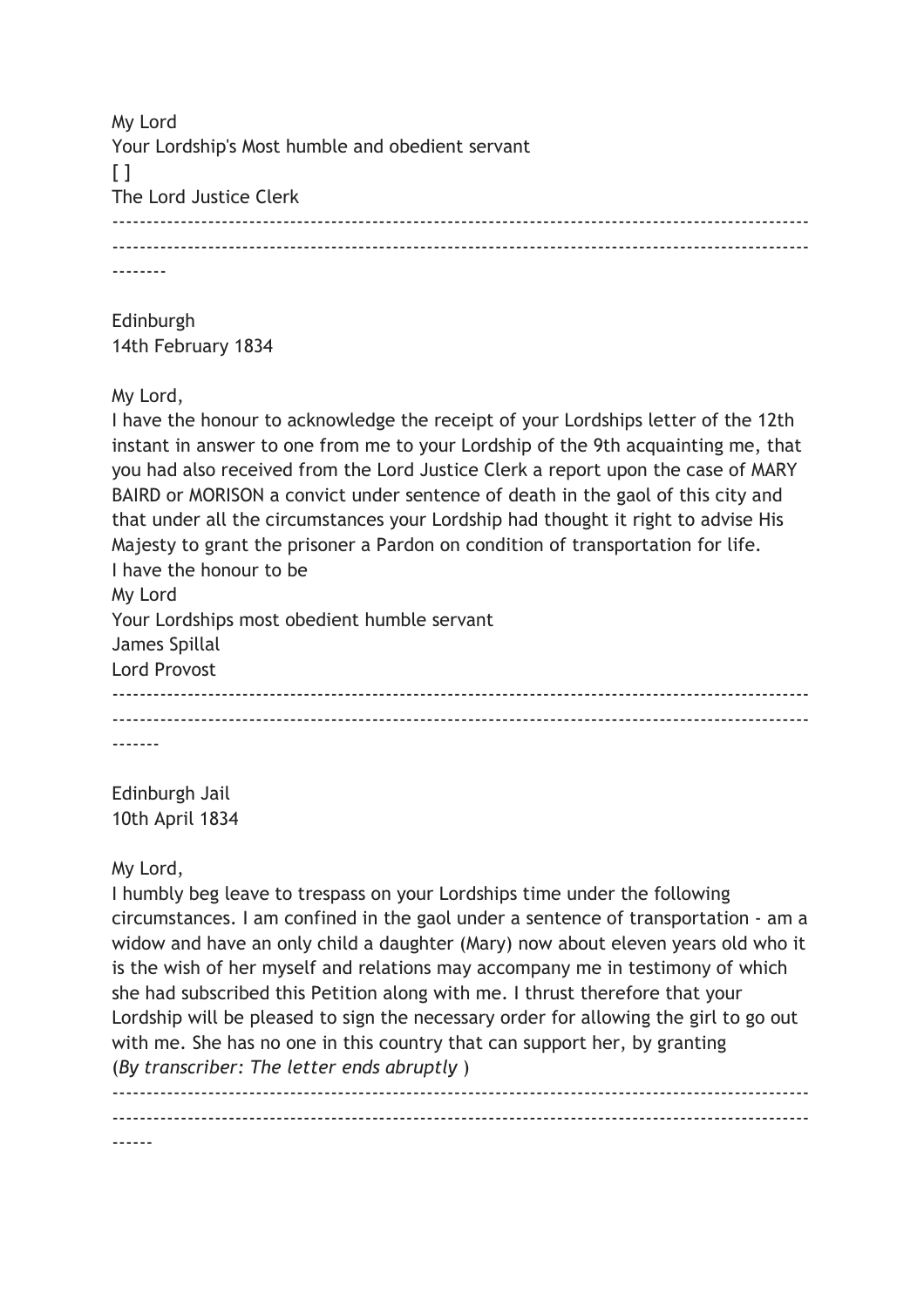Edinburgh 9th February 1834

My Lord

I had yesterday the honour to receive your Lordship's letter of the 6th instant transmitting to me by the Kings Command the Petition of MARY BRAID or MORISON now under the sentence of death in the gaol of this city with its relative documents, and in obedience to His Majesty's pleasure I have now the honour to state to your Lordship that in consequence of the very distinct statement made to me by Lord Meadowbank who presided at the trial of the prisoner in my absence, which is herewith transmitted it is my humble opinion that His Majesty 's clemency [ ] [ ] [ ] be extended to the prisoners by granting a commutation of her sentence to transportation for life as the crime of [ ] of which both the Petitioner and her brother are convicted, is undoubtedly capital by the Law of [ ] of Scotland. I have no doubt whatever of the propriety of the sentence of transportation for life that was awarded by the Court against THOMAS BRAID notwithstanding the instruction of the Public Prosecutor, in consequence of the charge of murder against him being found not proved and by the commutation of the sentence against MARY BRAID or MORISON their punishment will remain equal.

I have the honour to be My Lord Your Lordships most humble and obedient servant D Boyle. ------------------------------------------------------------------------------------------------------ ------------------------------------------------------------------------------------------------------ -------

Edinburgh 4th July 1834

Sir,

In answer to your request, I have no hesitation in stating that the impression made upon my mind from the whole circumstances connected with the heavy sentence of the male prisoner, while uttering his confession in my presence was that he was disclosing the truth and the female prisoner now under sentence of death is innocent of that atrocious crime on account of which she was condemned . John McFarlan

One of the Magistrates for the City of Edinburgh.

Gilbert Peacock Esq.

------------------------------------------------------------------------------------------------------ ------------------------------------------------------------------------------------------------------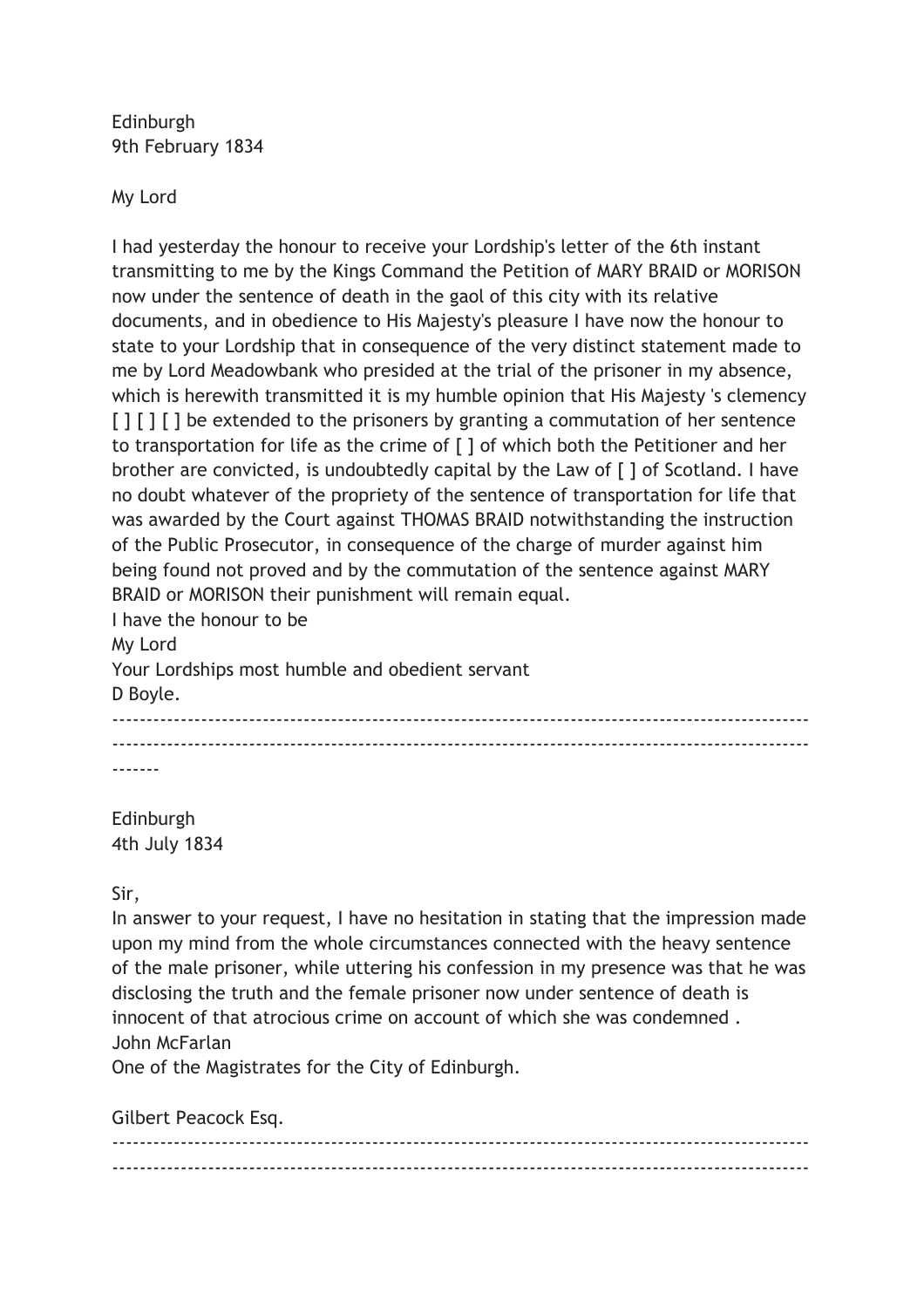------------

Edinburgh 4th July 1834

Sir

I will feel obliged by your [ ] your [ ] upon the whole circumstances of BRAID confession as to whether the male or female prisoner were guilty of the murder of the infant I am Sir Gilbert Peacock ------------------------------------------------------------------------------------------------------ ------------------------------------------------------------------------------------------------------ ----

Thomas Young Esq

Edinburgh 5 February 1834 8 Broughton Place

## My Dear Sir,

There has [ ] a matter had as to which an application had been this day sent off to Lord Melbourne and I now write to you to solicit your good offer to hand that application made efficient and effective the circumstances are shortly these:- Two unfortunate prisoners who have been known to some of my friends here have been placed in a most distressing dilemma - whether guilty or not seems still unmentained, they are the name of BRAID a brother and sister who lived [ ] in the neighbourhood of Edinburgh. They were said to have been guilty of incest and the child which was the fruit of it having disappeared they were accused of having made a way with it. Trials and such accusations are rare and  $\lceil \cdot \rceil$  they are of a  $\lceil \cdot \rceil$ the better, but as it was that two persons were a few days ago tried by the Court of Justicary here for incest and murder. Incest is a capital offence by the Law of Scotland but [ never ] recognised as one in England at all, and hence the greater crime is frequently committed to conceal the [father].

In this case the Solicitor General (Cockburn) as Public Prosecutor restricted the libel to an abitary punishment so far as requested the incest and the result of the trial was that the man was found guilty of incest by the Jury and the sentence to be transported for life The woman on the other hand was found guilty of the murder and sentence to be executed on the 7th current. This [ ] of the Jury was only by a narrow majority and was to the dismay of many to whom the woman was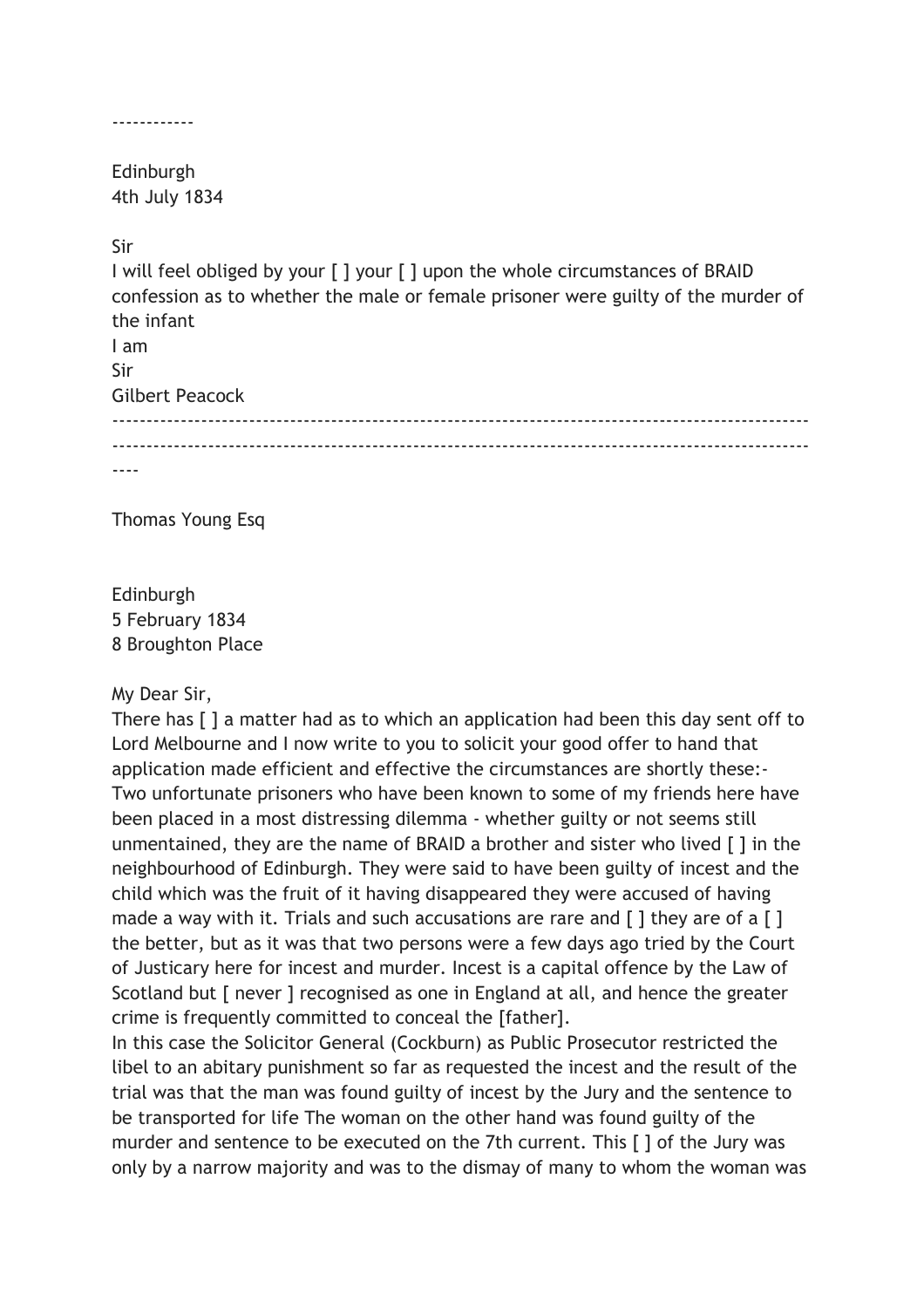known, who could not conceive being guilty of such an act and by whom she was considered as a most affectionate mother.

Thus withstanding matters I have noted to mention that since the trial the facts of this case have been most minutely expiscated by person whom I know to be very adequate to the task, and two important consequences have taken place - First that the evidence of the womans guilt in making away with the child was most [] and inconclusive or rather totally deficient the Jury having been led most improperly to listen to certain legal presumptions instead of waiting the direct proof and Secondly- that the man has never come forward and declared before a Magistrate that the woman was innocent of the crime of making away with her own child. The child was delivered to him by the Coroner with the view of its being laid down at the door of the Charity Workhouse by him - but he, despairing of getting it [ ] strictly laid there, and aware of his obligation to support it, took the nefarious plan of poisoning and drowning it. These and the facts of the case, [][] [] and as all true from a question which I suspect and the former good character and reputation for good disposition and the part of the poor woman and known to my servants who are extremely respectable individuals.

Weell my good friend, I address your heart and head, a Petition to the King signed by the woman herself, and by several [hundred] of the most respectable gentlemen of the county is forwarded by the last post to Lord Melbourne and your good offices in demanding his Lordship speedy attention to it, will be a piece of [ ] and real clarity the  $\lceil \cdot \rceil$  of which will ever be agreeable  $\lceil \cdot \rceil$  and addition to which in the [rememberance] of our acquaintance and early and intimate communications I shall consider your kind interference as a personal favour done to.

My Dear Sir Yours most sincerely Robert Hinster ------------------------------------------------------------------------------------------------------ ------------------------------------------------------------------------------------------------------

--------

Edinburgh Jail 8th February 1834

I certify that I have this day visited MARY BAIRD or MORISON a prisoner in the Calton Jail at present under sentence for execution and that she is labouring under an attack of severe fever attended with symptons of considerable danger. John Campbell M D Surgeon to the Jail ------------------------------------------------------------------------------------------------------

------------------------------------------------------------------------------------------------------ -----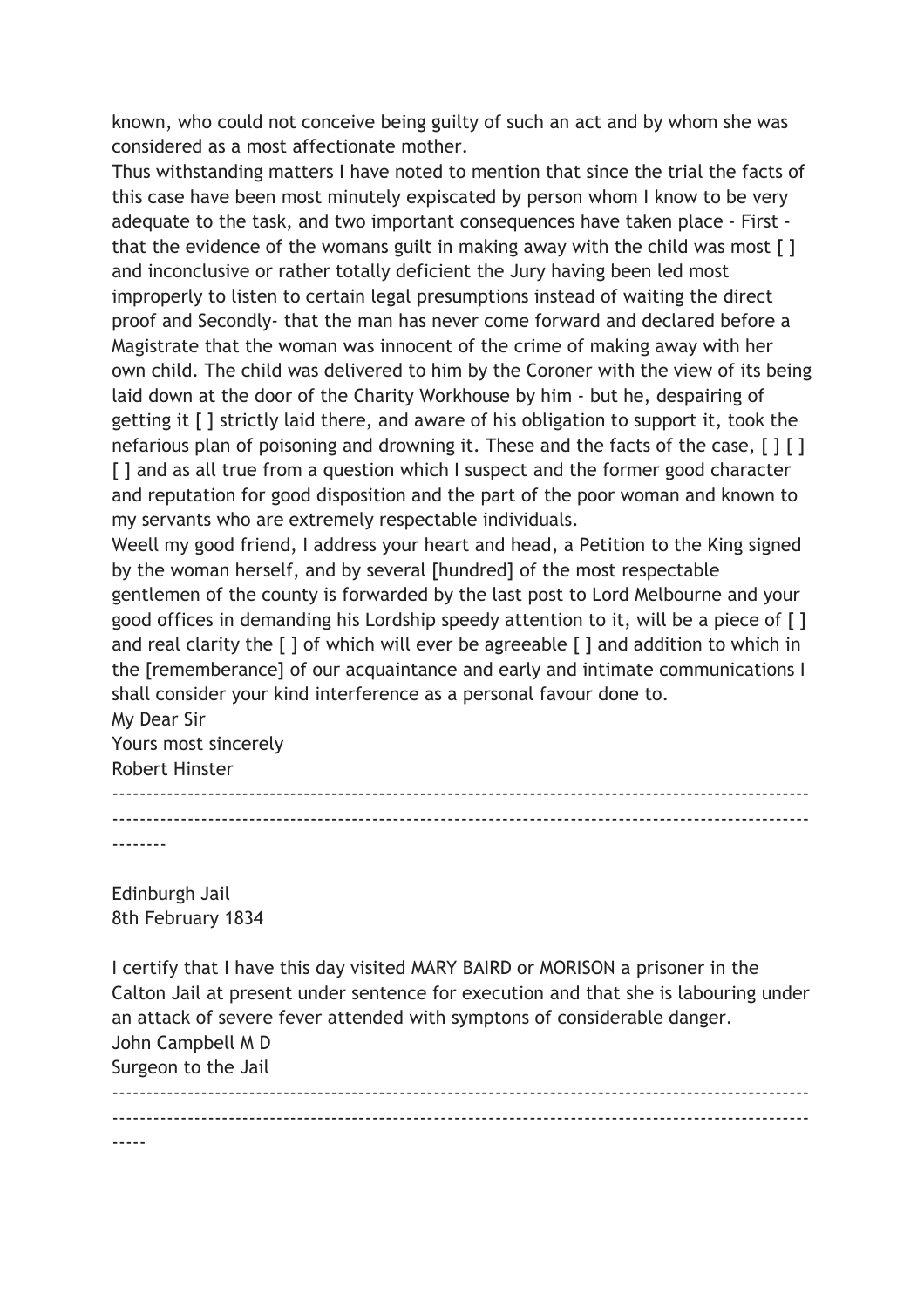National Jail of Scotland Edinburgh 8th February 1834

My Lord,

I consider it to be my duty to send your Lordship the enclosed Certificate relative to the health of MARY BRAID or MORISON the woman who is under the sentence of death. As it is not probable that she will recover from her present illness by the 17th inst., I am humbly of the opinion that your Lordship will deem it proper to report her situation to the Right Honourable The Secretary of State without delay. The Rev. Mr Hunter the Clergyman who has been attending her, has this day been prohibited by Dr Campbell from visiting her while she labours under the present attack. he considers it to be of the utmost consequence that she be respited until she recovers and has time to receive the religious instructions which the Law intends should be communicated to a person condemned to die.

I have the honour to be Your Lordship Most obedient humble servant H Rose Governor

The Right Honourable The Lord Provost ------------------------------------------------------------------------------------------------------ ------------------------------------------------------------------------------------------------------ --

Edinburgh Jail 9th February 1834

I certify that I have this morning visited MARY BRAID or MORISON a prisoner in the Calton Jail and that she still labours under symptones of severe fever, which is on the increase, I consider her state to be one of very considerable danger John Campbell M D Surgeon to the Jail. ------------------------------------------------------------------------------------------------------  $-$ 

-------------

My Lord

I have the honour to enclose another Certificate by Dr Campbell in relation to the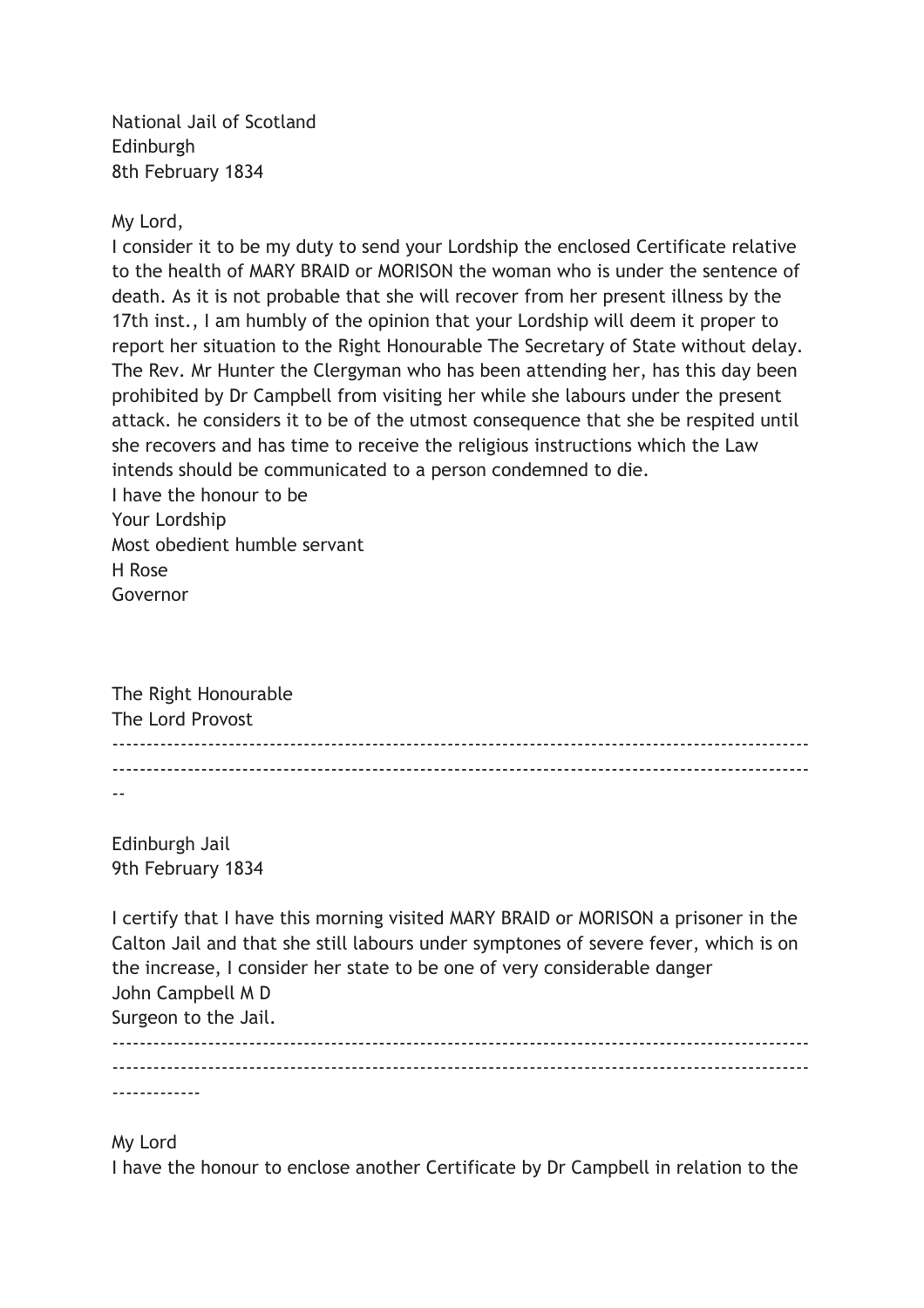health of the woman under sentence of death. I have the honour to be Respectfully Your Lordships most obedient servant H Rose Governor ------------------------------------------------------------------------------------------------------ ------------------------------------------------------------------------------------------------------ -

Edinburgh 9th February 1834

## My Lord

I have the honour to transmit to your Lordship two communications which I have received from the Governor of the Jail of this City of the 8th and 9th instant, inclosing Certificates by Dr Campbell regarding the dangerous state of the health of MARY BRAID or MORISON at present under sentence of death, to which I beg leave to refer and recommend to your Lordship, that in the particular circumstances of the case, the execution of the sentence which was appointed to take place on the 17th instant should be respited for eight or fourteen days. I have the honour to be My Lord Your Lordships most obedient and humble servant Ames Spittal Lord Provost ------------------------------------------------------------------------------------------------------ ------------------------------------------------------------------------------------------------------ --------

Certificate by GILBERT PEACOCK and relative allestation 3rd February 1834

I GILBERT PEACOCK of the city of Edinburgh Fruiter do hereby certify that I have carefully read over the petition which the certificate accompanys and that the whole facts therein narrated relative to the circumstances connected with the confession of the panel THOMAS BRAID are strictly true - from all I have seen of the other prisoner I am morally convinced that of any of the two were concerned in the murder it was him, and that the whole circumstances connected with the confession emitted by him lead irresistably to the conclusion that it is perfectly unimpeachable - the cool and calculating deliberation with which he treated the questions put to him - the hesitation with which her let fall even a single word of admission as having a tendency as he should to affect his character at Botany Bay -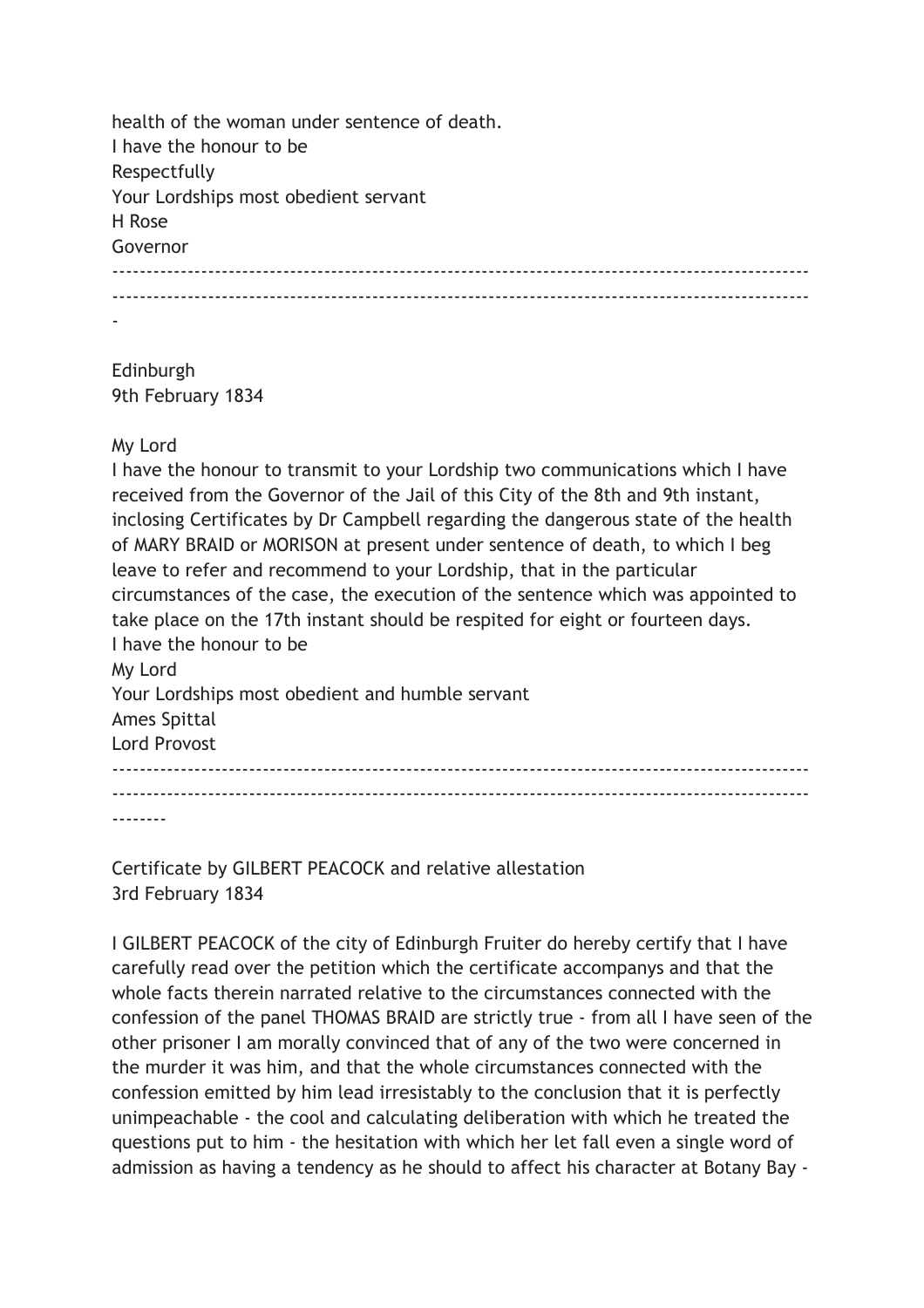his anxiety to conceal his confession from public knowledge and above all his whole bearing, manner and expression of which none but a spectator could be an adequate judge entirely convinced me that his statement is perfectly consistent with the fact - I was not satisfied however with even these circumstances of evidence - It consists with my knowledge that the male prisoner had been already in the Hulks a strong presumption in itself of the greater guilt of that panel - [ ] adhered to the statement that she gave the child to the father (concealing his name on account of the incest being a Capital Offence in Scotland) in the High Street of Edinburgh which is certainly corroborated by the confession in order however to test the confession in every point I thought up to the Jail Mr Snodgrass the Druggist therein mentioned, and confronted him with the prisoner who upon seeing him stated before a word had passed upon either side except the following simple interrogatories by me " Well what about the Laudanum? What day was it on which you purchased the Laudanum. Do you know this gentleman? and upon answering "No" I then said " this is Mr Snodgrass" and the prisoners answer to these three questions were "I purchased the Laudanum from his daughter " Mr Snodgrass at once stated that he had females not his daughters but his nieces who attended the shop in his absence - there were also brought up and the prisoner pointed out one of them whom he said had sold him the Laudanum - from the distance of time which had elapsed and the promiscuous nature of the retail customers, she could not identify him but she expressly stated that it must have been her who made the sale because her sister who was also present never sold the Laudanum retailed in the shop - the prisoner further gave to these ladies a most minute and accurate description of the localities of the shop, the situation of the counter relating to the customer and the retailer the position of the shelves and the place of the |Laudanum bottle on the particular spot of the shelf, which they stated to be quite and even minutely correct - all these circumstances and the facts that the sister (Ann) of the panels in the course of a quarrel with the male prisoner threatened to inform the public prosecutor of the reports in the county of the to great intimacy of the panels, and that threat being made out of the presence of the Petitioner coupled with the fact that the murder took place the day immediately following the threat, from conclusive evidence in my mind of the guilt of the panel and of the innocence of the Petitioner especially connected with the real evidence adduced on the trial of the peculiar tenderness and motherly affection uniformally displayed by her towards the unfortunate infant whose murder had placed her in her present melancholy situation - her sister |I cannot venture to ask for a corroboration of this statement simply because she had actually attempted to put an end to her own life and is at present in a state little above absolute distraction - all its material facts however can be corroborated by an official investigation. Gilbert Peacock No 4 Bank Street Edinburgh